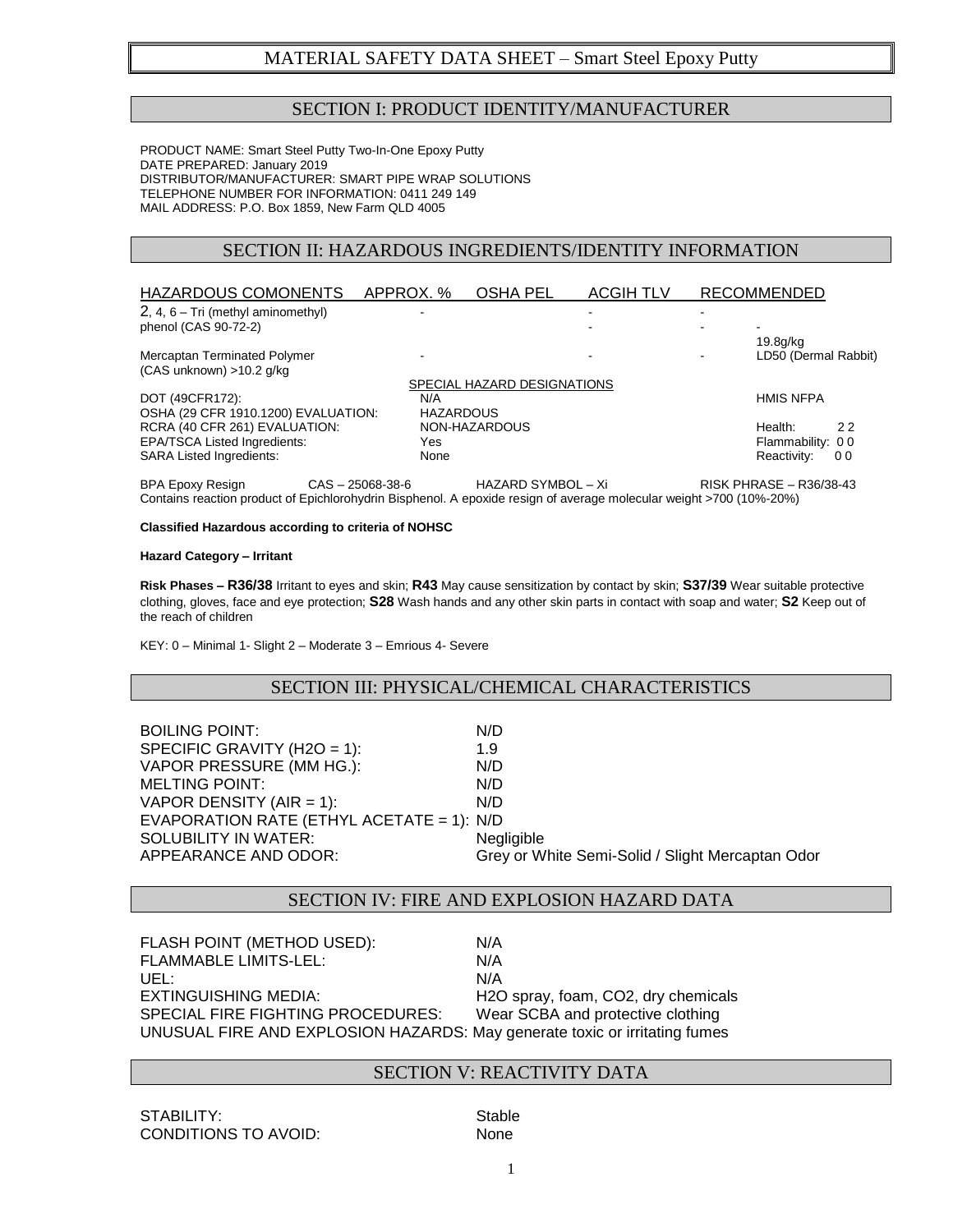# MATERIAL SAFETY DATA SHEET – Smart Steel Epoxy Putty

## SECTION VI: HEALTH HAZARD DATA

| ROUTE(S) OF ENTRY: |     |
|--------------------|-----|
| <b>INHALATION:</b> | N/A |
| SKIN:              | Yes |
| INGESTION:         | Yes |

HEALTH HAZARDS (ACUTE AND CHRONIC): Prolonged skin or eye exposure may cause irritation sensitization. CARCINOGENICITY: NTP: No IARC MONOGRAPHS: No OSHA REGULATED: No

| SIGNS AND SYMPTOMS OF EXPOSURE: |                    |
|---------------------------------|--------------------|
| EYES:                           | Severe irritation. |
| SKIN:                           | Severe irritation. |
| INHALATION:                     | N/A                |
| INGESTION:                      | Nausea             |

MEDICAL CONDITIONS GENERALLY AGGRAVATED BY EXPOSURE: N/A EMERGENCY AND FIRST AID PROCEDURES: EYES: Flush with large amounts of water for 15 minutes. Seek medical attention SKIN: Wash with soap and water. If irritation persists, seek medical attention INHALATION: N/A INGESTION: Give large amounts of water. Induce vomiting. If unconscious, do not give anything by mouth or induce vomiting. Seek medical attention.

## SECTION VII: PRECAUTIONS FOR SAFE HANDLING AND USE

#### STEPS TO BE TAKEN IN CASE MATERIAL IS RELEASED OR SPILLED: Pick up spilled paste to prevent disposal in sewers,

|                        | PICK UP Spliled paste to prevent disposal in sewers,<br>waterways or soil.                               |
|------------------------|----------------------------------------------------------------------------------------------------------|
|                        |                                                                                                          |
|                        | Wear polyethylene gloves.                                                                                |
| WASTE DISPOSAL METHOD: | Collect and dispose of as non-hazardous in accordance<br>with all local, state, and federal regulations. |
|                        |                                                                                                          |

PRECAUTIONS TO BE TAKEN IN HANDLING AND STORING:

Keep container closed when not in use. Do not store near heat, sparks or open flame. OTHER PRECAUTIONS: Keep out of reach of children.

## SECTION VIII: CONTROL MEASURES

RESPIRATORY PROTECTION (SPECIFY TYPE): None VENTILATION: LOCAL EXHAUST: Acceptable